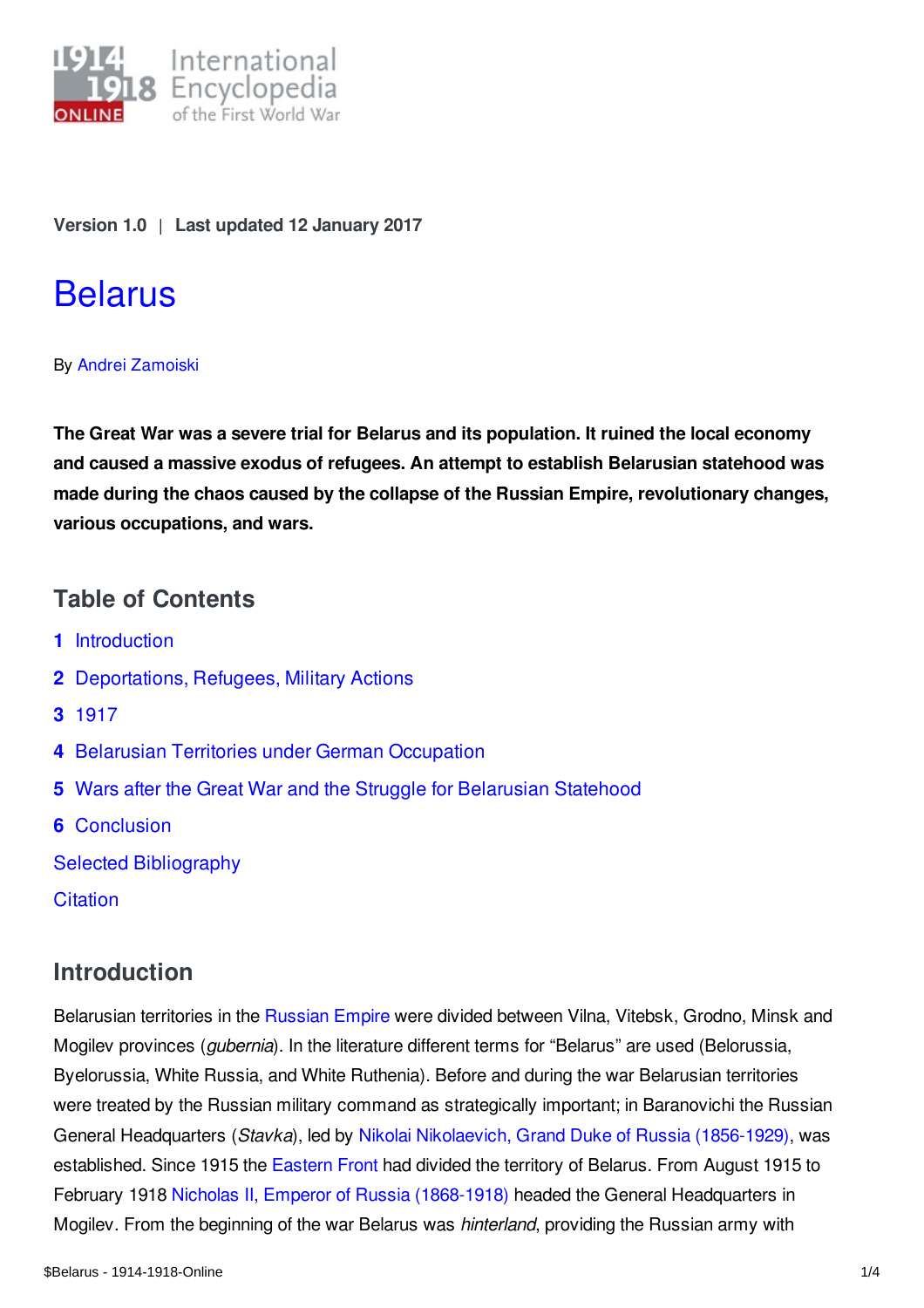necessary supplies. [Transport](/article/transportation_and_logistics) and local industry were also subordinated to military needs. The militarization negatively affected labour conditions, which worsened considerably as many mobilized workers at factories were replaced by recruited [women](/article/womens_mobilization_for_war_russian_empire) and teenagers. Peasants' households also experienced the lack of manpower. [Martial](/article/martial_law) law restricted public activity and [strikes](/article/labour_movements_trade_unions_and_strikes_russian_empire) were forbidden.

## <span id="page-1-0"></span>**Deportations, Refugees, Military Actions**

From the beginning of World War I a mass campaign against [espionage](/article/espionage) was implemented throughout the Belarusian territories as part of the fight against the enemies. Some Germans and Czechs were deported to the internal regions of the [empire](/article/empire). The significant damage was caused during the "Great Retreat" of the Russian army in 1915. The Jewish population experienced deportations eastward that coincided with [antisemitism](/article/antisemitism) and [pogroms](/article/antisemitism_and_pogromsin_the_military_russian_empire) by the military. [Migrations](/article/migration_and_mobility) caused by the war in 1915 could be defined as the great Belarusian exodus (*bežanstva*). Many families became [refugees](/article/refugees_russian_empire) within the Tsarists' policy of evacuation. The Russian authorities, military commanders and representatives of the Russian Orthodox Church encouraged local Belarusians to leave. More than 1.4 million people (mostly Belarusian Orthodox believers) moved eastwards. The Eastern Front had stabilized by the end of 1915. During the battles in the Belarusian territories in 1916-1917 both sides used massive bombardment and [poison](/article/gas_warfare) gas. The details of crimes on civilians committed by German and Austro-Hungarian soldiers are known (see ["Rape](/article/rape)" and ["Atrocities](/article/atrocities)"). The majority of [prisoners](/article/prisoners_of_war_austria-hungary) of war taken here by the Russian army were exiled to internal regions of the empire.

#### <span id="page-1-1"></span>**1917**

One of the first signs in Belarus of the events which would lead to the tsar's overthrow were the Gomel soldiers' [demonstrations](/article/revolutions_russian_empire) in October 1916, which were firmly suppressed. The February Revolution and popular politics developed a specifically Belarusian aspect. For the Belarusians there was the Belarusian Socialist *Hramada* (Assembly), Belarusian Christian Democrats and others. By December 1917 they were active in the First All-Belarusian Congress held in Minsk and in the established Belarusian National Council. The Zionist [movement](/article/zionism) and the Jewish Labour Bund won popularity among [Jews](/article/jewish_responses_to_the_war_east_central_europe). All-Russian parties like the Party of Socialists Revolutionaries and the Russian Social Democratic Labour Party of the Bolsheviks were also active in political life. Polish parties and groups like the Polish Socialist Party, the Polish Socialist Union, the Social Democracy of the Kingdom of Poland and Lithuania operated in Belarus as well. Meanwhile the collapse of the Eastern Front and the consequent radicalization of soldiers considerably destabilized the situation. Desertion and the rise of criminality parallel to weak state control resulted in massive violence, including guerrilla warfare, [paramilitary](/article/paramilitary_violence) violence, and anti-Jewish pogroms.

# <span id="page-1-2"></span>**Belarusian Territories under German Occupation**

Territories conquered by the German army were partially subordinated to the so-called [Ober](/article/ober_ost) Ost. \$Belarus - 1914-1918-Online 2/4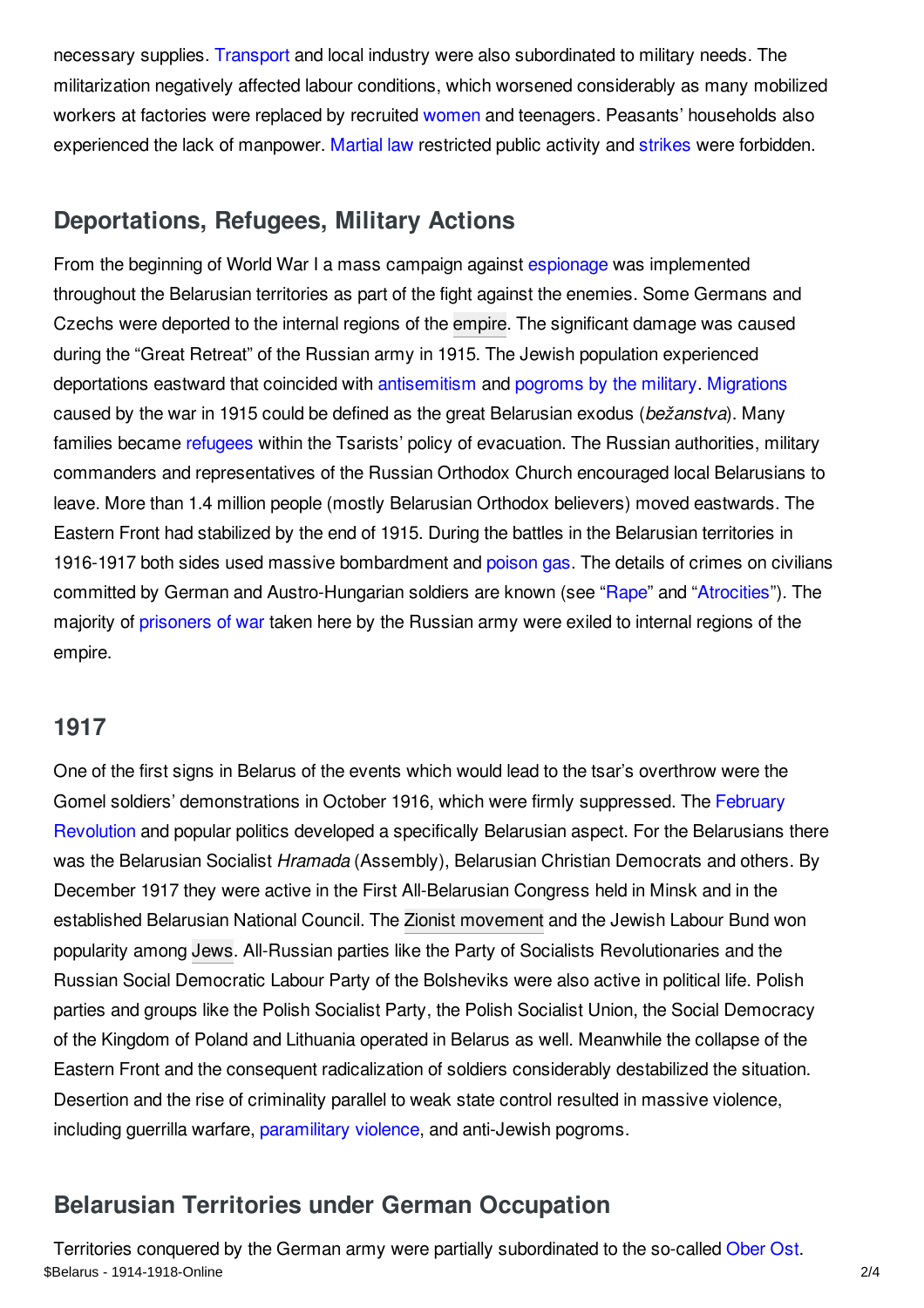The German authorities used [labour](/article/forced_labour) and material resources from the occupied [territories](/article/occupation_during_and_after_the_war_russian_empire) to meet their needs. The Russian-led evacuation of some industries and specialists weakened the local economy. To help consolidate their position, German authorities fostered Belarusian [nationalism](/article/nationalism). Belarusian schools and organizations functioned under the strict control of the German administration. With the Treaty of [Brest-Litovsk](/article/brest-litovsk_treaty_of) the Bolsheviks ceded control of practically all of Belarus, with German troops occupying big cities like Minsk, Polotsk, Mogilev and Gomel. Meanwhile, the unsuccessful attempt at state building was made under the German occupation in March 1918, when representatives of Belarusian political groups established the Belarusian People's Republic (BNR). The Germans' ambivalent attitude and instability within the governing coalition prevented the consolidation of the BNR.

## <span id="page-2-0"></span>**Wars after the Great War and the Struggle for Belarusian Statehood**

The end of the Great War and the withdrawal of the German occupation force did not mean that peace would come to Belarusian lands. The struggle for territories between a newly established Polish state and Soviet Russia led by the Bolsheviks was conducted on Belarusian lands. Even before the Treaty of Brest-Litovsk, Soviet revolutionary forces clashed with the Polish Corps, led by General Józef [Dowbór-Muśnicki](/index/names/118948741) (1867-1937), in January 1918. After the German withdrawal the Bolsheviks established the Belarusian Soviet Socialist Republic (SSR) in January 1919, by February 1919 it was merged with Lithuania (so-called *Litbel*), and by July 1919 the vast Belarusian territories appeared under Polish rule. Within the [Polish-Soviet](/article/polish-soviet_war_1920-1921) War the Belarusian SSR was re-founded in July 1920 with its capital in Minsk. The [Russian](/article/russian_civil_war) Civil War's effect on Belarus was discontent with the Bolsheviks' policy, and resulted in anti-Bolshevik riots, guerrilla warfare and political banditry suppressed by the Red [Army](/article/red_army). The attempt by Stanisław [Bułak-Bałachowicz](/index/names/119258099) (1883-1940), helped by the Polish military, to ignite an anti-Soviet uprising in November 1920 proved unsuccessful. The [Treaty](/article/riga_treaty_of) of Riga divided Belarus between the Polish and Soviet states.

## <span id="page-2-1"></span>**Conclusion**

World War I greatly affected Belarusian lands, which from 1915 to 1920 became the battlefield between different fighting sides (the German, Austro-Hungarian and Russian armies; Polish troops, guerrilla forces and the Red Army). The population had to survive the hardships of wartime: mobilization, requisitions, and forced labour, as well as the exodus of refugees. Many thousands of people (an exact number is still unknown) became victims of military actions, paramilitary violence, hunger, and disease. The war left a ruined economy and depopulated areas. New borders divided the Belarusian territory. Soviet historians only wrote about revolutionary changes and the struggle against intervention; recent historiography has explored such issues as the Belarusian national movement, education, inter-ethnic relations and refugees.

Andrei Zamoiski, Independent Scholar \$Belarus - 1914-1918-Online 3/4